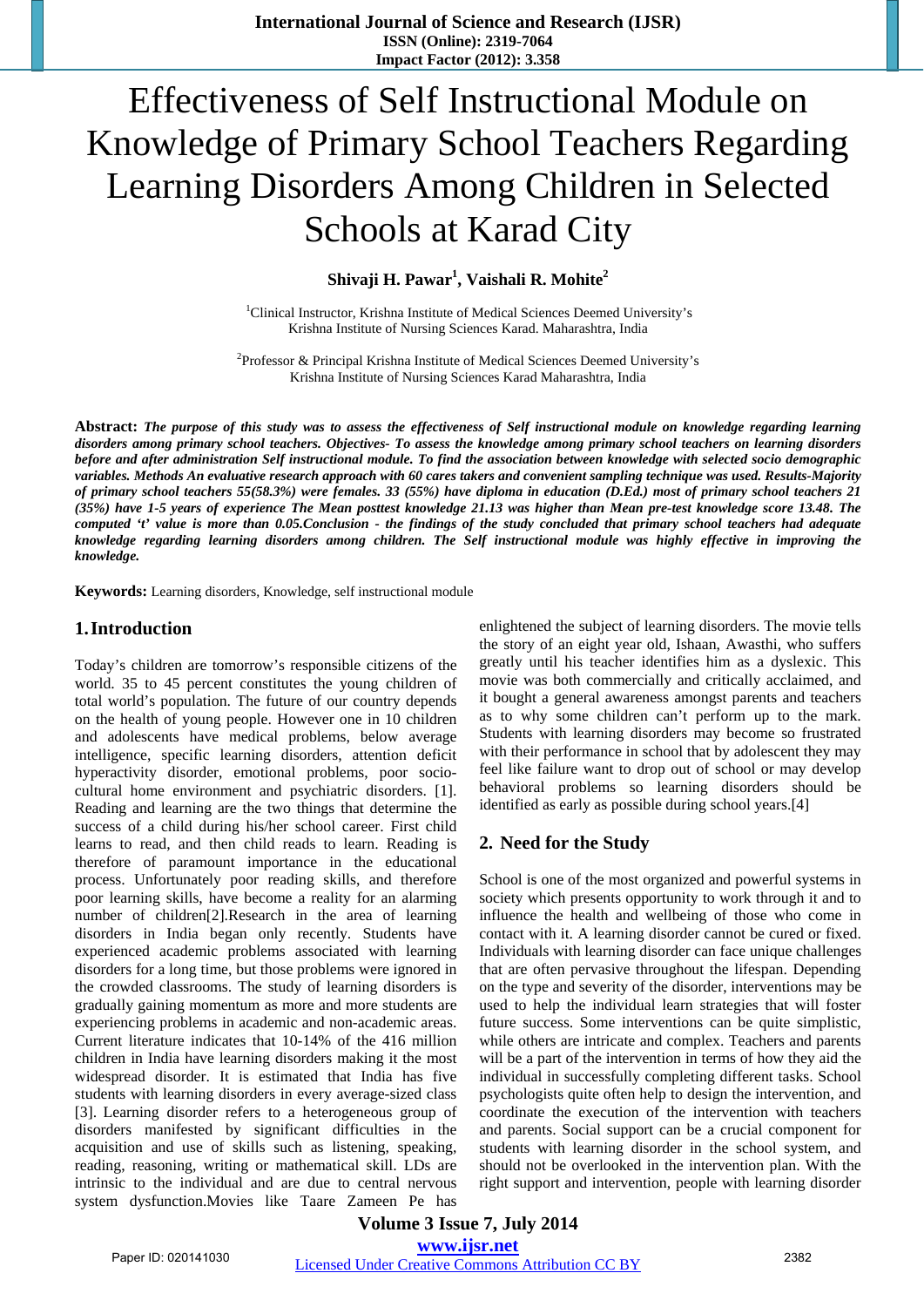can succeed in school and go on to be successful later in life. [5].

Indian former President, Dr. Abdul Kalam is always talking about 'school drop outs' and is campaigning for developing their skills. Lack of awareness about 'learning disorder' or 'dyslexia' is one of the reasons for not identifying great talent and potential in school children. It is generally reported that approximately 5-20 percent of the children across the world suffer from learning disorder.[5] These children find difficulty in managing the academic works. They may also be slow learners. They would score poor marks. In most of the cases, these children are branded as 'useless', 'poor performers', etc. by the teachers and parents. They are also given punishment. These children are not intellectually weak. They possess different skills like music, sports, art, acting, innovation, drawing, craft, driving, etc. Many eminent people like Winston Churchill, Einstein, Isaac Newton, Thomas Alva Edison and many popular Hollywood actors were dyslexia in their childhood. If these children are not identified and remedied, we will be guilty of losing great men of eminence for future. [6]. Many teachers lacking in the appropriate training and experience to identify a young child who is at risk. Although they should assess a child's problems every two to three months, they often delay frequent evaluation of a young child with reading difficulties until third or fourth grade because they thinks that the problems are just temporary and that they will be outgrown. Early intervention is not a universal remedy, but it can result in more effective educational planning. Parents cannot afford to wait until their child suffers tragic losses in educational opportunities, self-respect, and eventual academic and intellectual achievement. [7].

# **3. Literature Review**

# **3.1 Literature related learning Disorders.**

Washburn EK, Joshi RM, Binks (2011) Reading disabilities such as dyslexia, a specific learning disability that affects an individual's ability to process written language, are estimated to affect 15-20% of the general population. Consequently, elementary school teachers encounter students who struggle with inaccurate or slow reading, poor spelling, poor writing, and other language processing difficulties. However, recent evidence may suggest that teacher preparation programs are not providing pre service teachers with information about basic language constructs and other components related to scientifically based reading instruction. As a consequence pre service teachers have not exhibited explicit knowledge of such concepts in previous studies. [8].

Cardon (2006) describes Dyslexia is a neurological disorder with a possible genetic origin. Brain imagery studies have shown differences in the anatomy, organization and function of a dyslexics brain, but it is unknown whether these are a Cause or effect of the reading difficulty. A gene may have been identified that is responsible for dyslexia and as this gene is dominant it would make dyslexia an inheritable condition. [9].

Wadsworth et al. (2008) States that Dyslexia is more common in males than females. A number of reports suggest that dyslexia is more frequent in males than females ranging from 1.5:1 to 4.5:1 but it is unclear whether this observation is a result of selection factors and/or bias. Until further controlled research is carried out the consensus is that dyslexia occurs in both sexes with equal frequency[10].

#### **3.2 Literature related to effectiveness of self instructional module. & Knowledge**

Padmavathi D, Lalitha (2009) conducted quasi experimental study to assess the effectiveness of structured teaching programme on the level of knowledge of teacher trainees towards learning disabilities. The samples were 32 teacher trainees from second year D. Ed. programme at Shree Vijayendra D. Ed. College, Kolar Gold Fields. The tools used for the study comprised of socio demographic data, knowledge about learning disability questionnaire and opinion about learning disability questionnaire. The pre-test knowledge mean score was 17.75, standard deviation was 4.19 and the post-test knowledge mean score was 28.78, standard deviation was 5.41. The paired difference between the pre-test knowledge and post-test knowledge showed the knowledge gain and the value was 11.3 and 'p' value was significant at 0.001. This indicated that study was effective in improving knowledge of teachers on learning disabilities. [11].

Sunil Karande (2007) conducted study on impact of an educational program on parental knowledge of specific learning disability (SpLD).The study aims to investigate parental knowledge of SpLD and to evaluate the impact of an educational intervention on it. Prospective questionnairebased study conducted in Mumbai. From April to November 2002, 50 parents who were conversant in English and willing to follow up were interviewed. After the interview, each parent was administered a structured educational program and re-interviewed after 3 months. The pre and postintervention responses were compared using Chi-square test. After the intervention, there was significant improvement in parental knowledge and it was concluded that parental knowledge of their child's SpLD is inadequate and this can be significantly improved by a single-session educational program. [6].

V.R. Mohite,S.Thomas.(2014) conducted study on Effectiveness of Self Instructional Module on the Knowledge Regarding Diabetic Diet among Diabetic Patients. This study concluded that the SIM was an effective method to improve the knowledge. [12]

#### **3.2.1 Problem Statement**

 "Effectiveness of Self Instructional Module on Knowledge of Primary School Teachers regarding Learning Disorders among children in selected schools at Karad City"

# **3.2.2Objectives**

- 1) To assess the knowledge of primary school teachers regarding Learning Disorders among school children.
- 2) To assess the effectiveness of Self Instructional Module on knowledge of primary school teachers on learning disorders among children.
- 3) To find an association between pre-test knowledge & selected demographic variables.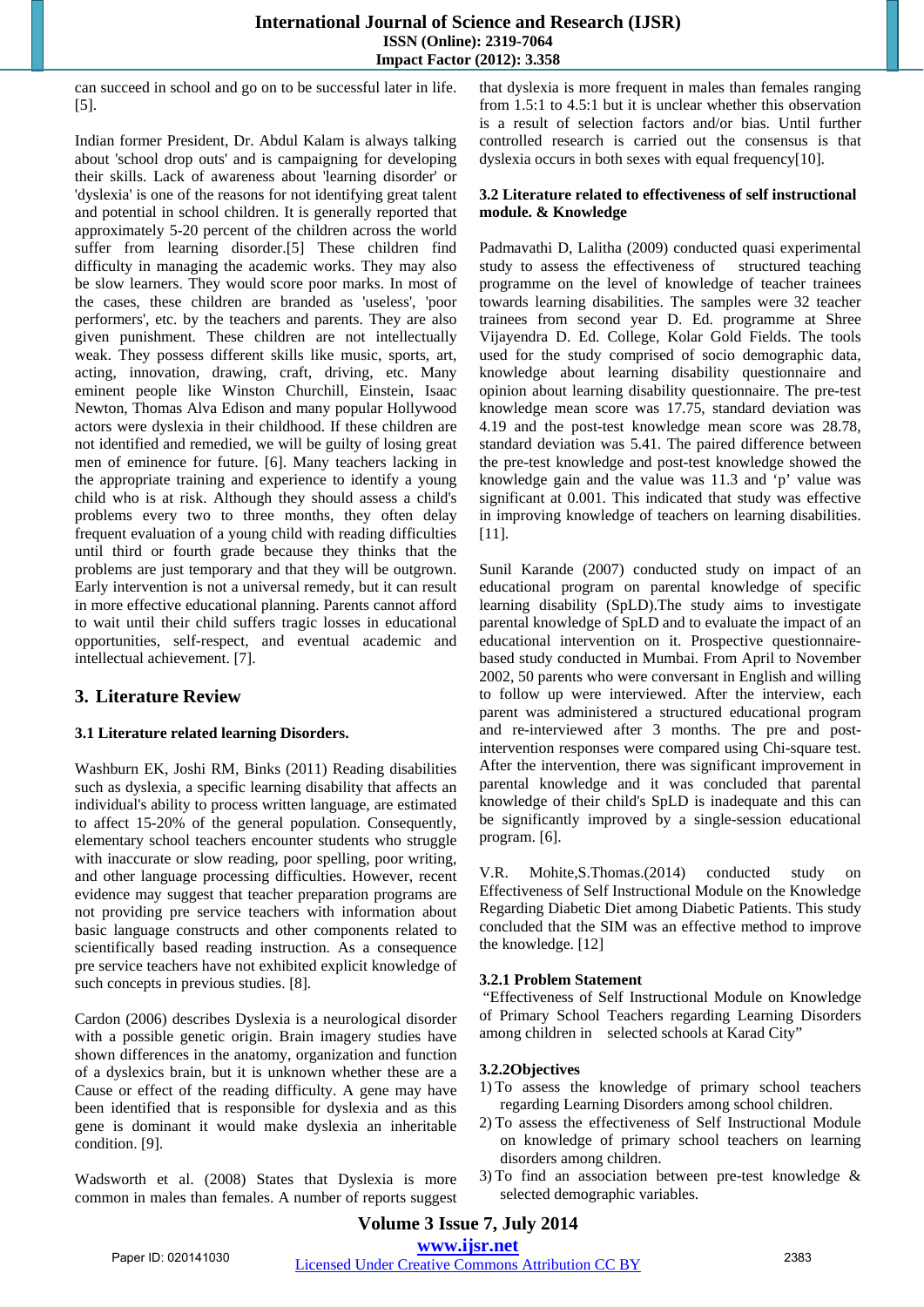#### **3.2.3 Assumptions**

- 1) Primary school teachers will be having less knowledge on Learning Disorders.
- 2) Self Instructional Module may help to improve primary school teacher's knowledge regarding learning disorders.

# **3.2.4 Hypothesis**

1) Ho- There will be no significant effect among primary school teacher's knowledge regarding learning disorders after administration of Self Instructional Module.

# **4. Research Methodology**

Research methodology involves the systematic procedure by the researcher which starts from the initial identification of programme to its final conclusion.

#### **4.1 Research Approach**

In the present study, evaluative research approach was taken.

#### **4.2 Research Design**

The research design selected for the study was a quasiexperimental one group pretest posttest design.

# **4.3 Setting of the Study**

The study was conducted at primary school teachers from selected institutions from Karad City.

#### **4.4 Sample**

The study subjects were primary school teachers from selected institutions from Karad City.

# **4.5 Sample Size**

The sample of the study consisted of 60 primary school teachers from selected schools of Karad city.

# **4.6 Sampling Technique**

Sampling refers to the process of selecting a portion of the population to represent the entire population. In the present study convenient sampling technique was adopted for selection of samples.

# **5. Criteria For Selection of the Sample**

# **5.1 Inclusion Criteria**

1) Primary school teachers available at the time of data collection.

2) Primary school teachers willing to participate in the study.

#### **5.2 Exclusion Criteria**

Teachers who were not willing to participate in the study

# **5.3 Tools**

Self designed semi-structured questionnaire was used to

collect quantitative and qualitative data by interview technique. Section I include Demographic information collected age, sex, professional qualification, & experience in years. Section II include questionnaire Related to knowledge assessment regarding learning Disorders.

## **5.4 Data Collection Method**

The investigator assured confidentiality of the reply and the findings. Written consent was obtained from the samples to participate in the study. Pre test was conducted by administering knowledge questionnaire. After that investigator implemented self instructional module on primary school teachers. Investigator motivated the primary school teachers to read self instructional module. Post test was conducted with the same questionnaire after 7 days of pretest.

#### **5.5 Analysis of data**

The data analysis was planned to include descriptive and inferential statistics.

# **6. Results**

| Table 1: Demographic descriptions of primary school |  |
|-----------------------------------------------------|--|
| teachers by frequency and percentage                |  |

|   | Sr. No Characteristics    | Frequency $n=60$ | Percentage |  |  |
|---|---------------------------|------------------|------------|--|--|
|   | Age(yrs)                  |                  |            |  |  |
| 1 | 21-30                     | 19               | 31.66      |  |  |
|   | $31 - 45$                 | 31               | 51.66      |  |  |
|   | $46 - 60$                 | 10               | 16.66      |  |  |
|   | Gender                    |                  |            |  |  |
| 2 | Male                      | 25               | 41.7       |  |  |
|   | Female                    | 35               | 58.3       |  |  |
| 3 | <b>Educational Status</b> |                  |            |  |  |
|   | D.Ed.                     | 33               | 55.0       |  |  |
|   | B.Ed.                     | 27               | 45.0       |  |  |
|   | Experience(yrs)           |                  |            |  |  |
| 4 | $1-5$ yrs                 | 21               | 35.0       |  |  |
|   | $6-10$ yrs                | 8                | 13.3       |  |  |
|   | $11-15$ yrs               | 18               | 30.0       |  |  |
|   | $>15$ yrs                 | 13               | 21.7       |  |  |

The above table shows that maximum number of subjects 31 (51.66%) belongs to age group of 31-45 years. Majority of primary school teachers 55(58.3%) were females and only 45(41.7%) was male. In relation to educational qualification most of the of primary school teachers 33 (55%) have diploma in education (D.Ed.) In relation to the years of experience most of primary school teachers 21 (35%) have 1-5 years of experience.

Table 2: Distribution of frequency & percentage total knowledge score of subject regarding knowledge of learning Disorders.

| DISORUCIS. |                   |       |                   |            |  |  |  |
|------------|-------------------|-------|-------------------|------------|--|--|--|
| Knowledge  | Pretest, $N=60$   |       | Post Test, $N=60$ |            |  |  |  |
| Score      | frequency percent |       | frequency         | percentage |  |  |  |
| Poor       |                   | 5.0   | 00                | იი         |  |  |  |
| Average    | 43                | 71.70 |                   | 8.30       |  |  |  |
| Good       |                   | 23.3  | 55                | 91.70      |  |  |  |

In above mentioned table represents total knowledge score of subject regarding knowledge of learning disorders in pre

**Volume 3 Issue 7, July 2014 www.ijsr.net** Paper ID: 020141030 Licensed Under Creative Commons Attribution CC BY 2384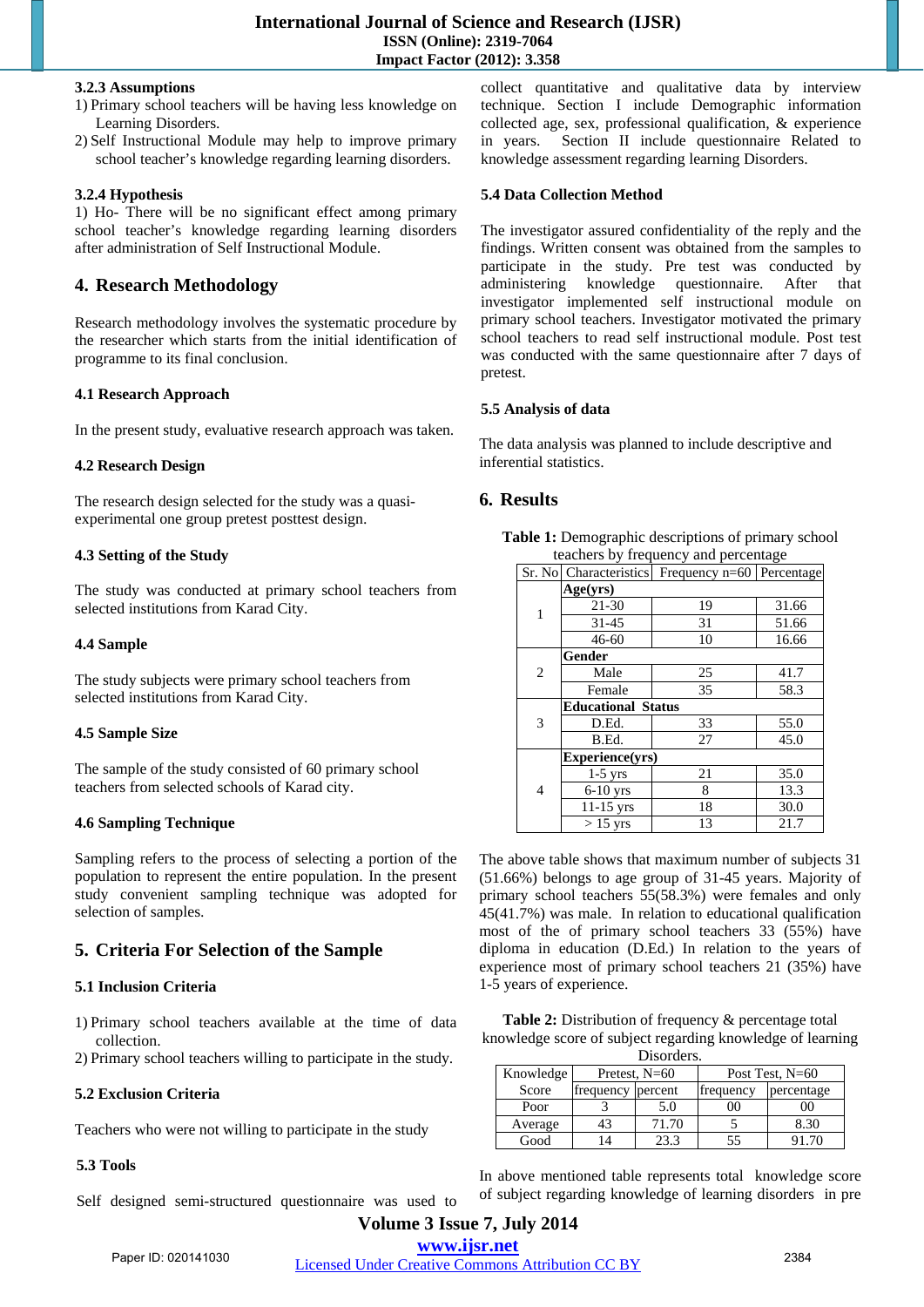test 3( 5.0%) of the subject had poor knowledge,43(71.7%) teachers had average knowledge &14(23.3%) had good knowledge . In post test no sample had poor knowledge, 5(8.3%) of the subject had average & knowledge, 55(91.7%) teachers had good knowledge. The knowledge scores of the samples showed a marked increase as seen in the post administration of SIM score of primary teachers, which indicates that the administration of SIM is effective in increasing the knowledge score of primary teacher.

# **7. Discussion**

The first objective was to assess the knowledge of primary school teachers regarding Learning Disorders among school children. The level of knowledge score of primary teachers in relation to total knowledge score, 14 (23.3%) of the subject had good knowledge, 43(71.7%) teachers had average knowledge &03(5%) had poor knowledge. The study findings are supported by study findings of Mr. Desai A. The mean knowledge score obtained for overall knowledge was 13.48 with standard deviation of 3.17. [13] The study findings are supported by study findings of Jamal m. al Khatib conducted a survey on "general education teachers' knowledge of learning disabilities in Jordan"

The second objective was to assess the effectiveness of Self Instructional Module on knowledge of primary school teachers on learning disorders among children.

The comparison of pre and post test knowledge on learning disorder among primary school teachers reveals that the overall knowledge improvement mean was 21.13with standard deviation 2.76. The paired 't' test value was 12.99, which is highly significant at  $p \le 0.001$  level of significance. The study findings are supported by study findings of a quasi experimental study was conducted by NIMHANS Bangalore, to assess the effectiveness of structured teaching programme on the level of knowledge of teacher trainees towards learning disabilities. [11,8].

The third objective was to find an association between pretest knowledge & selected demographic variables. The analysis was done for association between pretest level of knowledge and with selected demographic variables using chi-square test. As the computed chi- square value was greater than the table value at  $p > 0.05$ , level of significance. Hence it states that there is no association between age, gender, education & experience of primary school teachers. The study findings are supported by study findings of Jamal m. al Khatib conducted a survey on "general education teachers' knowledge of learning disabilities in Jordan."[14]

# **8. Conclusion**

The self instructional module significantly brought out improvement in the knowledge of primary school teachers regarding learning disorders among children.

# **9. Scope of Study**

# **9.1 Nursing Practice**

As a psychiatric nurse she should have knowledge regarding learning disorders among children & thus need to impart knowledge to school teachers so they can identify the student with learning disorders at school level. For imparting knowledge self instructional materials, pamphlets, booklets can be distributed to the teachers regarding learning disorders. Nurse support people with learning disabilities, usually in a multidisciplinary team, and are concerned with their clients health in the widest context. She helps clients of all ages to live their lives as fully and independently as possible, while respecting their rights and dignity. She works with clients and their families to assess their needs and draw up care plans, monitoring the implementation of recommendations. She works with other nurses and health and social welfare professionals to help clients with basic living skills and social activities to ensure they lead as normal a life as possible.

# **9.2 Nursing Education**

The nursing curriculum can be modified with more emphasis on learning disorders among children. Nursing personnel should give an opportunity to update their knowledge periodically. The nurse educator when equipped with proper knowledge will prepare students & school teachers aware about learning disorders among children. Conferences, workshops, seminars can be held for nurses on learning disorders.

# **9.3 Nursing Administration**

The nursing administrator should give more emphasis on training of the psychiatric & community nurse in learning disorders. The administrator should give the opportunity to the nurses to work in community setting. They can arrange workshop, seminar special lecture etc. for school teachers on learning disorders in children so, they can be familiar with the learning disorders among children & this knowledge they can be apply in their day to day teaching practice. Teaching students and training health and social care colleagues. Maintaining awareness of local community activities and opportunities.

# **9.4 Nursing Research**

A profession seeking to improve the quality of its practices and to enable its professional status would strive for continuous development of its body of knowledge. There are only few studies are conducted on learning disorders, there is necessity of more studies in this field. The findings of the study have added to the existing body of the knowledge in the nursing profession. Other researcher may utilize the suggestions & recommendations for conducting further study. The tool & technique used has added to the body of knowledge & can be used for further references.